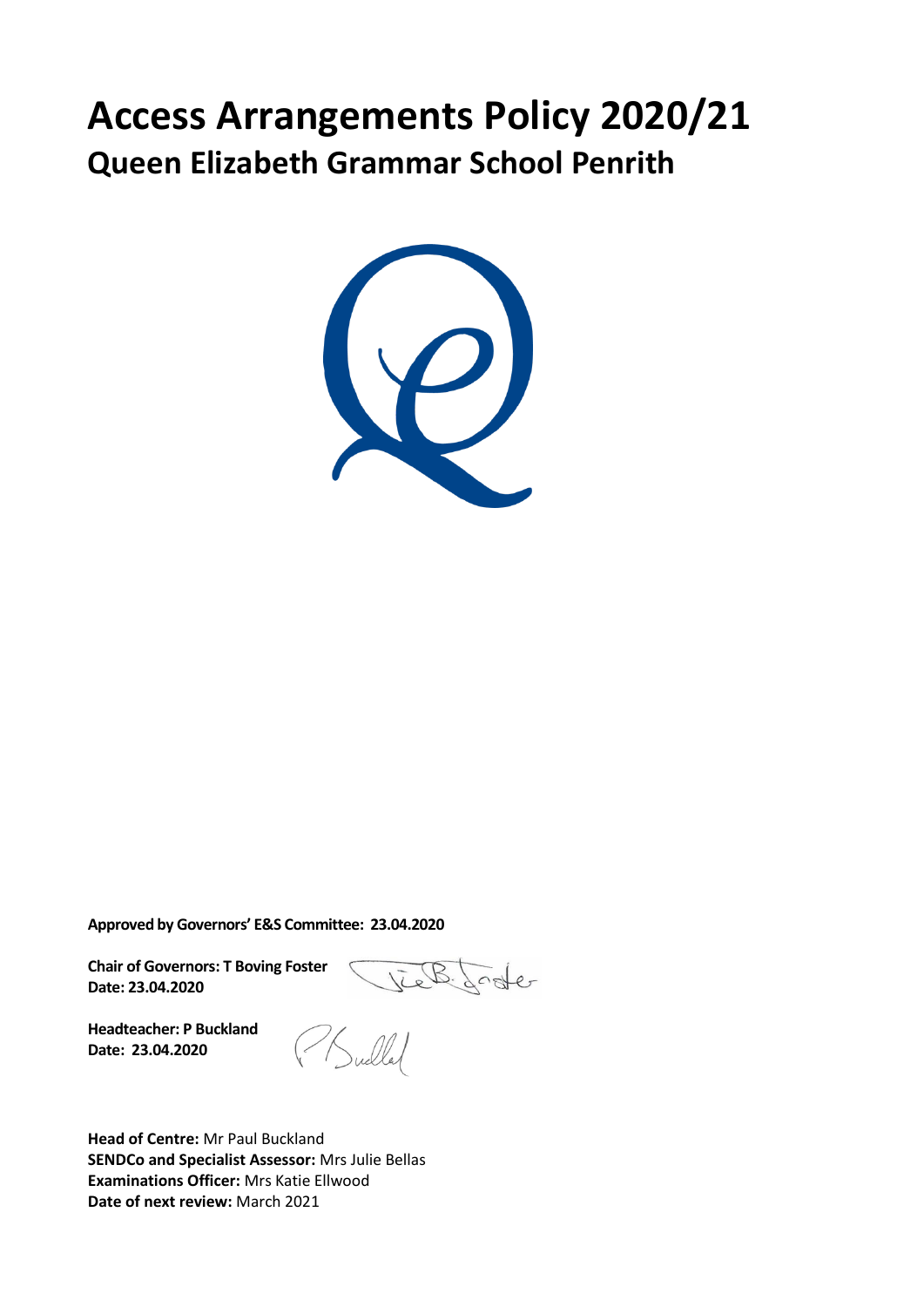### **Rationale**

The Examination Access Arrangements Policy explains the actions taken to ensure inclusion throughout our school for all students with additional learning needs (ALN), including those with formally diagnosed Special Educational Needs Disabilities (SEND). The policy forms an integral part of our teaching and learning philosophy, which seeks to create a learning environment whereby every individual student may fulfil his or her full potential.

### **Definitions**

The term **Additional Learning Need** is used as an umbrella term to incorporate ALL students known to be receiving intervention Learning Support provision including those pupils identified as having SEND.

## **Disability**

**Section 6** of the Equality Act 2010 defines **disability** as a *'physical or mental impairment which has a substantial and long term adverse effect on someone's ability to carry out normal day to day activities'.*

#### **Special Educational Needs**

A candidate has "special educational needs" as defined in the SEND code of practice: 0 to 25 years.

Children have special educational needs if they have a learning difficulty or disability which calls for special educational provision to be made for them.

The Equality Act 2010 definition of disability includes substantial and long-term sensory impairments such as those affecting sight or hearing, mental health difficulties and long-term health conditions such as asthma, diabetes, epilepsy and cancer. Children and young people with such conditions do not necessarily have SEN, but there is a significant overlap between disabled children and young people and those with SEN.

#### **What are Access Arrangements?**

Access arrangements are agreed before an assessment. They allow students to demonstrate their skills, knowledge and understanding without changing the demands of the assessment. The intention behind access arrangements is to meet the particular needs of a candidate without affecting the integrity of the assessment.

Access arrangements are the principal way in which centres and awarding bodies comply with the duty under the Equality Act 2010 to make 'reasonable adjustments.'

#### **Access Arrangements at Queen Elizabeth Grammar School**

We aim to ensure that all students have equal access to examinations and are neither advantaged nor disadvantaged over their peers by any long term, substantial SEND/or ALN which fall into the following four categories: -

- *1. Communication and interaction.*
- *2. Cognition and learning.*
- *3. Social, emotional and mental health*
- *4. Sensory and/ or physical needs.*

We will do this by applying the rules for Access Arrangements as set out in the most recent Joint Council for Qualifications (JCQ guidelines 1/09/2019-20). We must abide by the JCQ regulations, so that there is parity in how access arrangements are awarded throughout a student's secondary schooling.

**Access arrangements reflect the support that is usually given to the student in the classroom, internal exams and mock examinations. This is commonly referred to as 'normal way of working.'**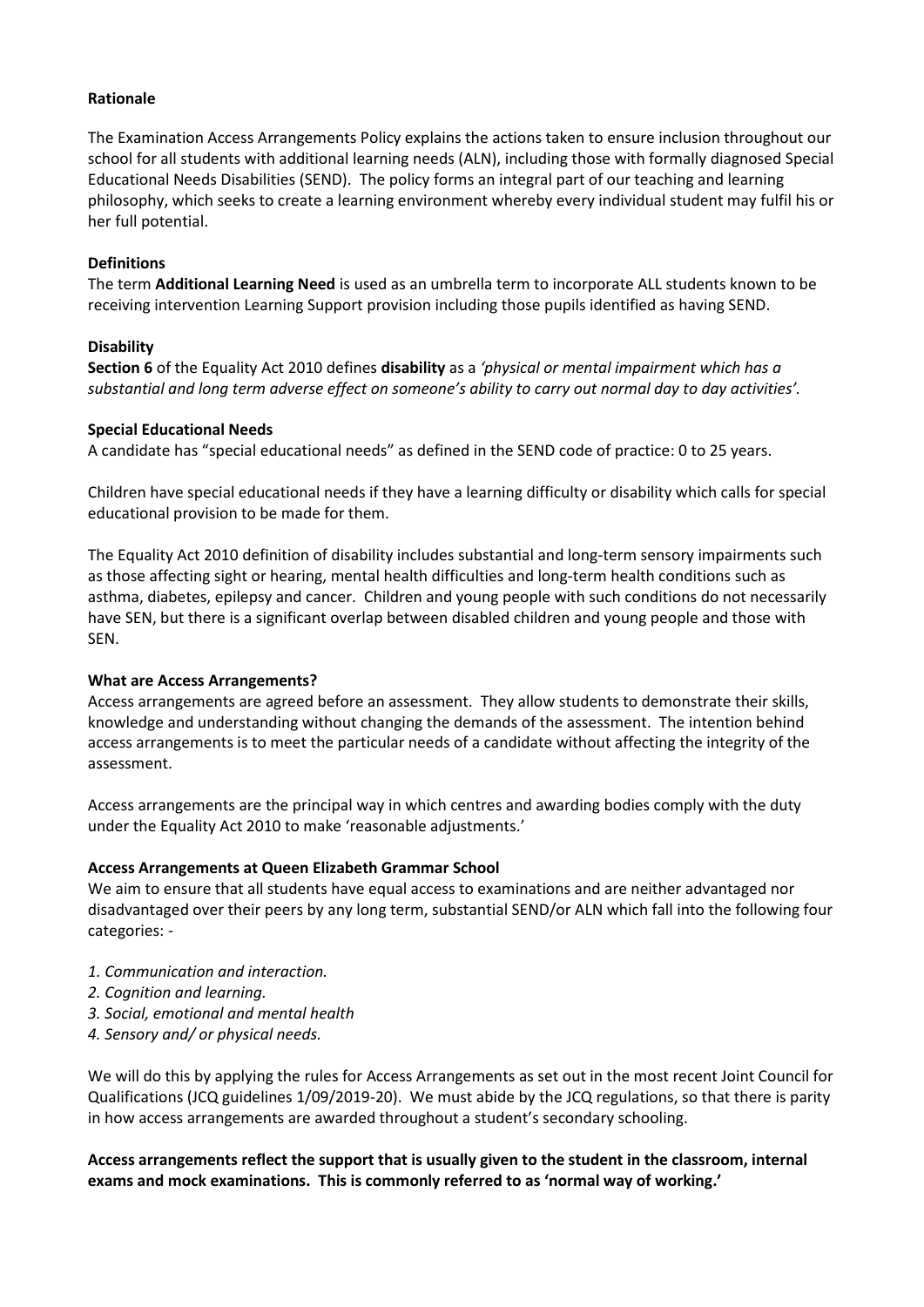We will use every opportunity to identify students' needs from their first contact with the school. (Please see SEND Information and Policy Report 2019-20).

Examples of Access Arrangements:

| <b>Access</b><br>Arrangement | What is it?                                                                                                                                                                                                                                                                  | <b>Criteria</b>                                                                                                                                                                                                                                                                                                                                                           |
|------------------------------|------------------------------------------------------------------------------------------------------------------------------------------------------------------------------------------------------------------------------------------------------------------------------|---------------------------------------------------------------------------------------------------------------------------------------------------------------------------------------------------------------------------------------------------------------------------------------------------------------------------------------------------------------------------|
| Scribe                       | A trained adult writes for the<br>student. The student would dictate<br>their answers. The scribe would<br>write exactly what they say.                                                                                                                                      | Where there is a physical disability; where<br>his/her writing:<br>Is illegible and may hamper their ability to<br>$\bullet$<br>be understood.<br>Speed is too slow to be able to complete<br>$\bullet$<br>the exam in the allotted time.                                                                                                                                 |
| Reader                       | A trained adult who would read the<br>question and any relevant text (a<br>reader would not be permitted for<br>components that assess reading).<br>The student would then write the<br>answer themselves.                                                                   | The SENCo must produce a short concise file<br>note on centre headed paper, signed and<br>dated, confirming the nature of the<br>candidate's impairment and that the use of a<br>reader reflects his/her normal and current<br>way of working within the centre.                                                                                                          |
| Extra time                   | Students may be entitled to 25%<br>extra time depending upon a history<br>of need and where this has been the<br>students' normal way of working.                                                                                                                            | Students will have an assessment by our<br>SENDCo and specialist assessor, Mrs J Bellas to<br>determine his/her speed of processing.<br>Teachers must provide written evidence to<br>the SENDCo before assessments take place to<br>prove that the student has persistent and<br>significant difficulties, and how these<br>substantially impact on teaching and learning |
| Supervised rest<br>breaks    | Students are permitted to stop for<br>short break/s during the exam and<br>the time is added to the finish time,<br>with the effect of elongating the<br>exam but not actually using any<br>extra time. The amount of time<br>awarded is at the discretion of the<br>SENDCo. | Where a student has a disability which<br>prevents them from concentrating for long<br>periods of time. This is now the<br>recommended option from the exam boards<br>before considering extra time.                                                                                                                                                                      |

# **Word Processors**

QEGS has a Word Processor Policy which is reviewed annually.

The provision to use a word processor is put in place to address an underlying difficulty such as:

- speed of handwriting;
- medical condition;
- physical disability;
- sensory impairment;
- planning and organisational difficulties or poor legibility.

*The use of a word processor in exams reflects the student's normal way of working at the school and has been agreed as appropriate to the student's needs. The use of a word processor cannot be granted to a student simply because this is their preferred way of working.*